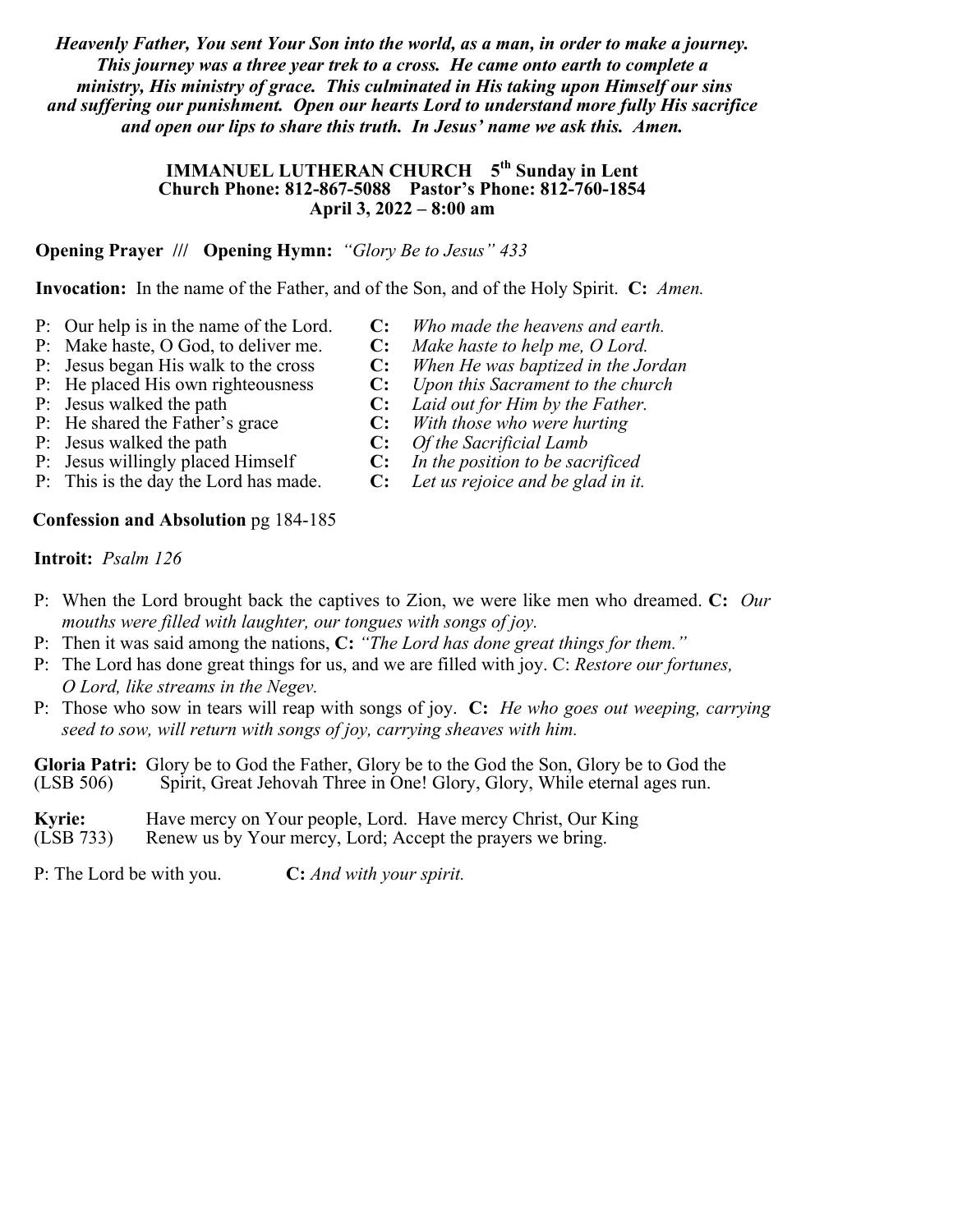**Collect:** Almighty God, by Your great goodness mercifully look upon Your people that we may be governed and preserved evermore in body and soul; through Jesus Christ, Your Son, our Lord, who lives and reigns with You and the Holy Spirit, one God, now and forever. **C:** *Amen.*

**Hymn:** *"Gracious God, You Send Great Blessings" 782*

*(Prefatory Remarks)* **O.T. Lesson:** *Isaiah 43: 16-21 ///* **Epistle Lesson:** *Philippians 3: 8-14* **Holy Gospel:** *Luke 20: 9-20 ///* **Confession of Faith**: *Nicene Creed (back of hymnal)*

**Hymn:** *"Christ is Our Cornerstone" 912 ///* **Children's Sermon** *///* **Sermon** 

**Confessional Hymn:** *"In God We Believe"* (802)

In God we believe: the Creator whose pow'r In mercy has brought us renewal this hour In Jesus, the Savior, our hope is secure True God and True Man once the cross He endured

God's Spirit at work in our lives we confess: With power and truth the church now He does bless As saints, God's forgiven, one day we shall then Be living in glory forever. Amen.

#### **Offering brought to the Altar**

**Prayers:** The families of Hacker, David and Elsie; Hacker, Ruth; and Haley, Brent, Jordan and Cameron.

**Lord's Prayer** *(back of hymnal)* **/// Blessing of Elements /// Distribution**

## **Distribution Hymn:** *"Great Is Thy Faithfulness" 809*

**Closing Collect:** *Heavenly Father, You grant us Your Spirit to open our eyes and enlighten our minds to serve You and fellow believers; lead us by Your Spirit to enable us to witness of Your love, live according to Your will, bring Your Word of life to others, rejoice in the goodness You have showered upon us, and reflect Your love in how we reach out to others; through Jesus Christ, Your Son, our Lord, who lives and reigns with You and the Holy Spirit, one God, now and forever. Amen.*

## **Benediction**

All hymns used by permission. Lutheran Service Book Hymn License #100014726 Lutheran Service Book Liturgy License #000014726

> **Kirk Horstmeyer , Pastor Warren Korff , Elder --- Matthew Wilson, Organist**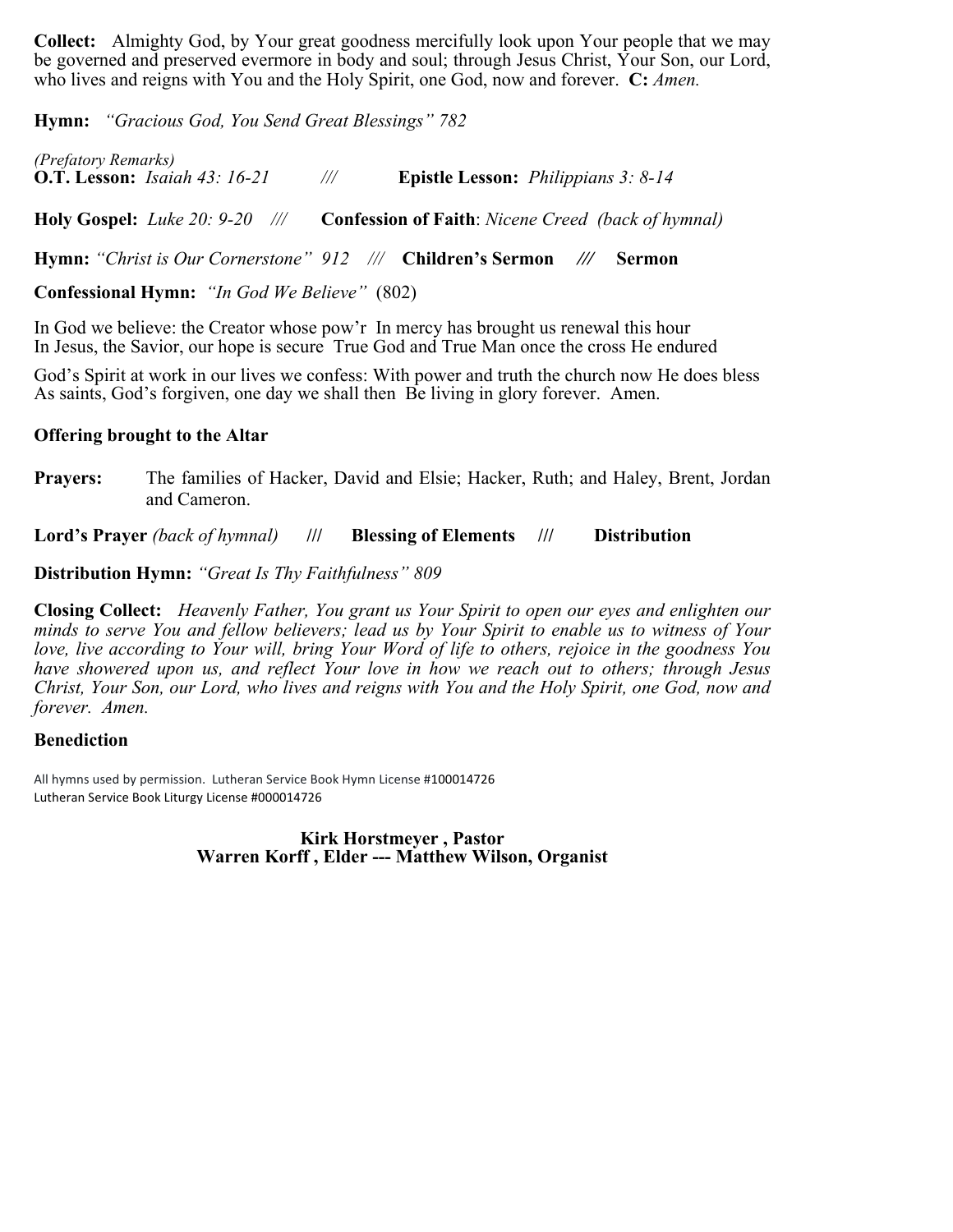#### **WHAT THE SCRIPTURES TEACH CONCERNING THE LORD'S SUPPER**

In I Corinthians 11 the Holy Spirit led Paul to write, "This is my body" and "This cup is the new covenant in my blood" to explain the spiritual truth of the Supper: Christ is truly present in His body and blood in the bread and wine. This is a mystery, a Heavenly gift; one we can only understand in faith. Paul further says, "Therefore whoever eats the bread and drinks the cup of the Lord in an unworthy manner, shall be guilty of the body and blood of the Lord" and, "let a man examine himself...for he who eats and drinks, eats and drinks judgment to himself if he does not judge the body rightly." There is no doubt from our Lord's Word, we are receiving His body and blood. The Father offers us forgiveness, unity of faith, strengthening of faith, etc.; it is never our right, we approach His altar only by His invitation. If you are visiting we ask that you please speak with the Pastor before receiving the Lord's Supper. We strive to lovingly carry out our responsibility to ensure the supper remains a blessing for all, never a curse. May His richest blessing be upon you all.

#### **THIS WEEK**

| Worship w/HC 8 am, SS 9:10 am, Worship w/HC 10:15 am, FISH FRY             |
|----------------------------------------------------------------------------|
| <b>MEETING</b> after 10:15 service in Lounge, Youth Steak Dinner following |
| $10:15$ service                                                            |
| Confirmation 6 pm                                                          |
| Meal 6:15 pm, Lenten Worship 7 pm                                          |
| Bible Study 9:30 am and 6 pm                                               |
| <b>Next SATURDAY:</b> Confirmation 9:30 am, Worship w/HC 5:30 pm,          |
| Worship 8 am, SS 9:10 am, Worship 10:15 am                                 |
|                                                                            |

**WEEKLY ATTENDANCE:** Sat, Mar 19: 64 LS: 55; Sun, Mar 20: 8 am: 96 LS: 23; 10:15 am: 62 LS: 33; Lent Service: 60

**MEMBER PRAYER LIST:** Next Sat and Sun we will be praying for the following: Hamby Midge; Hawkins, Ron, Julie and Brandon; and Herrmann, Adam, Alysa and Collins.

**VOTER'S MEETING:** There will be a Voter's Meeting on Sunday, April 24 following the 10:15 service in the Lounge. All committees please be represented and all members are welcome to attend.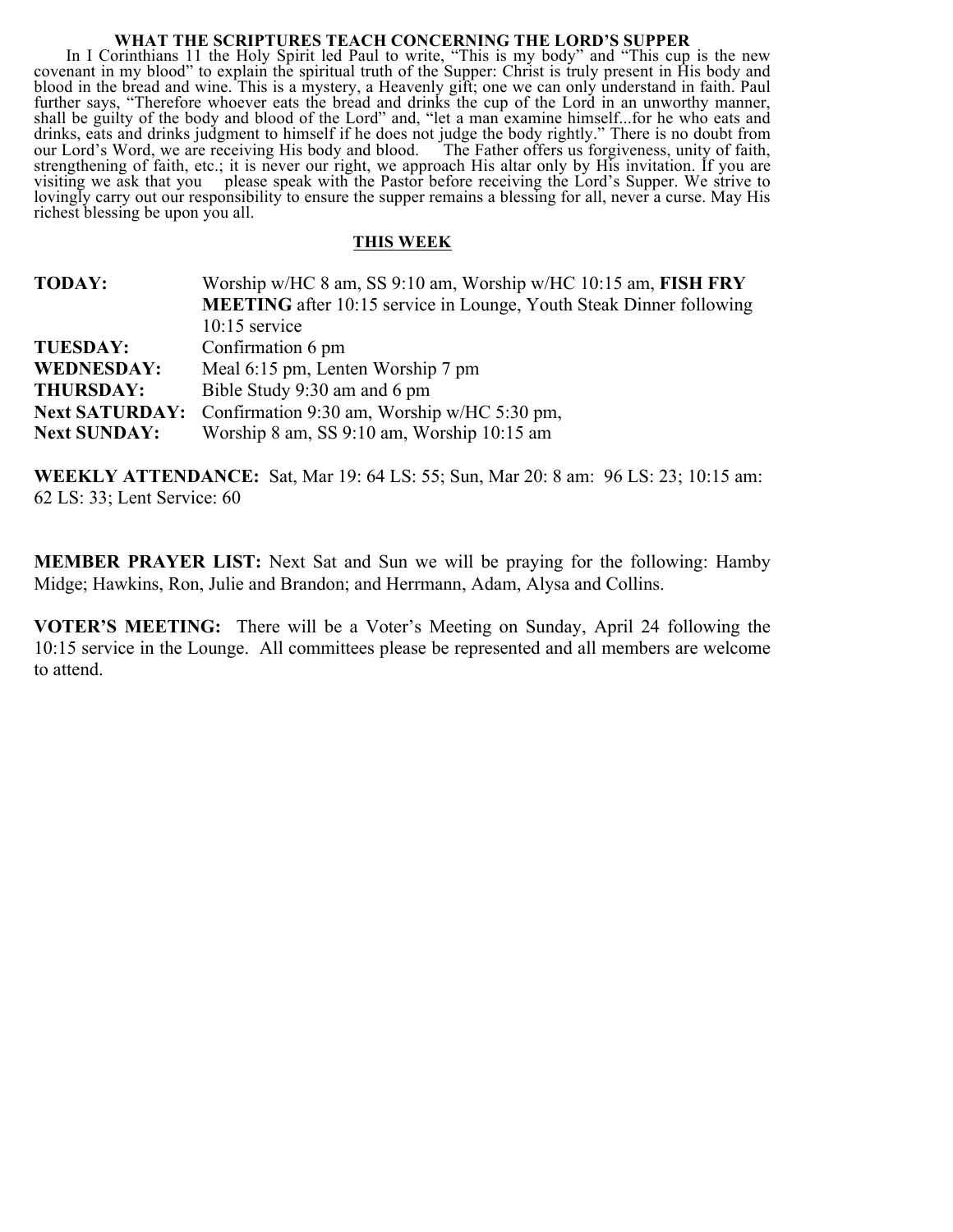

**FISH FRY NEWS: A NEW CHAIRMAN FOR THE FISH FRY IS NEEDED**. Jeremy Racine is stepping down this year. If you would like to be the General Chairman of the Fish Fry please contact Darlene Welte or Krista Newmaster SOON! Darlene Welte and Jim Wittman will remain in charge of Kitchen, Ed

and Jo Furniss will continue with ordering supplies and Krista Newmaster will continue to lead the Chinese Auction. Fish Fry date is Friday, May 6

## FISH FRY MEETING: SUNDAY, APRIL 3 AFTER THE 10:15 **SERVICE IN THE LOUNGE. ALL ARE WELCOME TO ATTEND!**